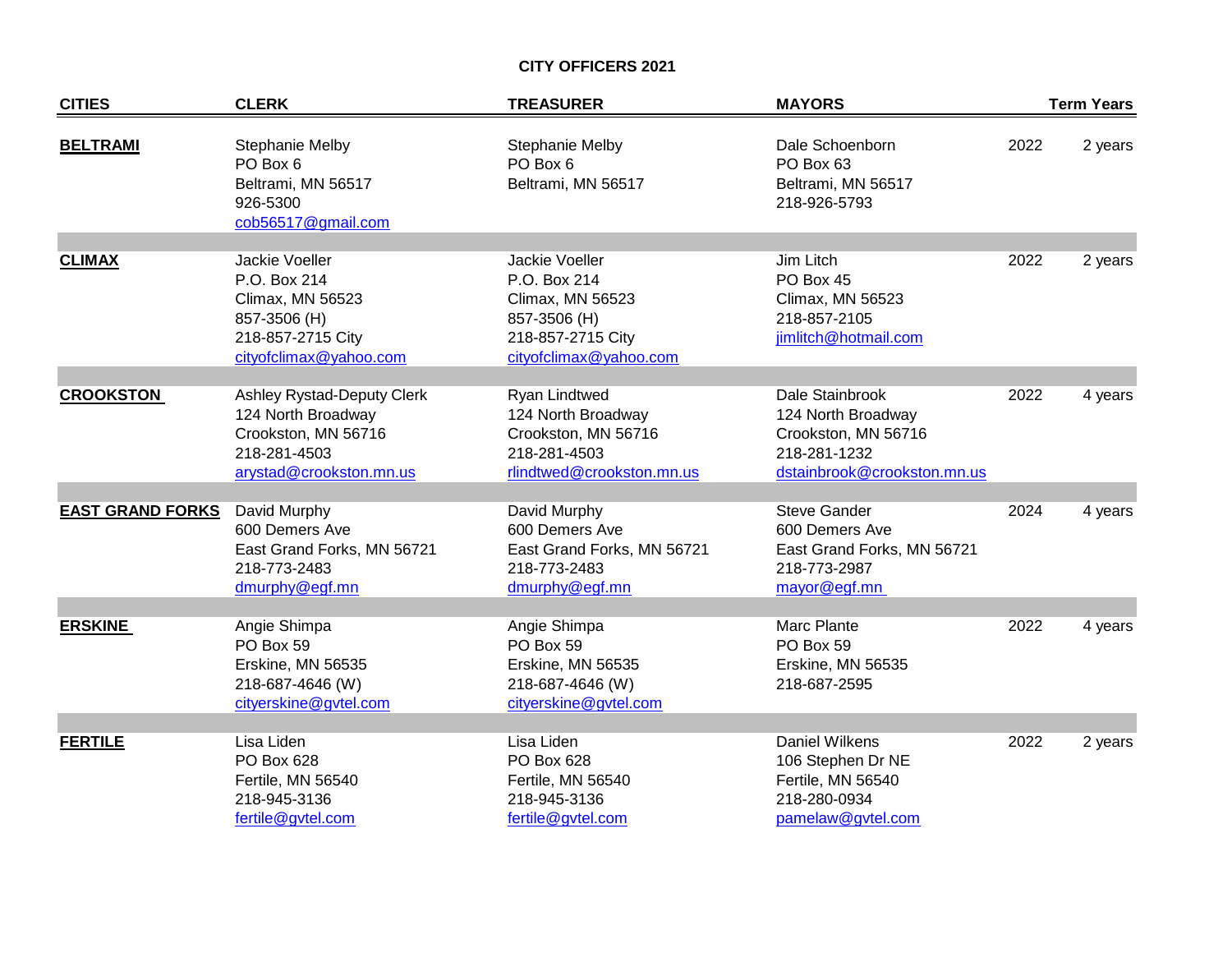| <b>CITIES</b>   | <b>CLERK</b>                                                                                                                      | <b>TREASURER</b>                                                                                            | <b>MAYORS</b>                                                                                        |      | <b>Term Years</b> |
|-----------------|-----------------------------------------------------------------------------------------------------------------------------------|-------------------------------------------------------------------------------------------------------------|------------------------------------------------------------------------------------------------------|------|-------------------|
|                 |                                                                                                                                   |                                                                                                             |                                                                                                      |      |                   |
| <b>FISHER</b>   | Kara Bowen<br>PO Box 158<br>Fisher, MN 56723<br>218-891-2207<br>fishcity@rrv.net                                                  | Kara Bowen<br><b>PO Box 158</b><br>Fisher, MN 56723<br>218-891-2207<br>fishcity@rrv.net                     | <b>Emily Tinkham</b><br>PO Box 158<br>Fisher, MN 56723<br>218-891-2207<br>emilytinkham2020@gmail.com | 2022 | 2 years           |
| <b>FOSSTON</b>  | Cassie Heide<br>220 East 1st St<br>PO Box 239<br>Fosston, MN 56542<br>435-1959 - FAX 435-1961<br>cassie@fosston.com               | Cassie Heide<br>220 East 1st St<br>PO Box 239<br>Fosston, MN 56542<br>435-1959<br>cassie@fosston.com        | James R Offerdahl<br>PO Box 239<br>Fosston, MN 56542<br>218-435-1162<br>jim@offerdahlbroadcast.com   | 2022 | 2 years           |
| <b>GULLY</b>    | <b>Barbara Sellers</b><br>PO Box 26<br>Gully, MN 56646<br>218-487-5515<br>cityofgully@yahoo.com                                   | Cheryl Nybo<br>PO Box 26<br>Gully, MN 56646<br>268-4577 (H)<br>nybo@gvtel.com                               | Cathy Bergerson<br>PO Box 26<br>Gully, MN 56646<br>218-268-4666                                      | 2022 | 2 years           |
| <b>LENGBY</b>   | Rosanne Erickson<br>PO Box 55<br>Lengby, MN 56651<br>218-358-0929 (Office)<br>218-668-2057 - (Home)<br>rosanne.erickson@gmail.com | Rosanne Erickson<br>PO Box 55<br>Lengby, MN 56651<br>218-358-0929 (Office)<br>218-668-2057 - (Home)         | <b>Brian Ohren</b><br>PO Box 55<br>Lengby, MN 56651<br>218-668-2229                                  | 2022 | 2 years           |
| <b>MCINTOSH</b> | Melissa Finseth<br>PO Box 97<br>McIntosh MN 56556<br>218-563-3043 (W)<br>macclerk@gvtel.com                                       | Melissa Finseth<br>PO Box 97<br>McIntosh MN 56556<br>218-563-3043 (W)<br>macclerk@gvtel.com                 | <b>Toby Strom</b><br>PO Box 97<br>McIntosh MN 56556<br>218-280-1703                                  | 2022 | 2 years           |
| <b>MENTOR</b>   | Lisa Schaumburg<br>PO Box 162<br>Mentor, MN 56736<br>218-637-2911 (W)<br>218-637-2278 (FAX)<br>mentor@gvtel.com                   | Lisa Schaumburg<br>PO Box 162<br>Mentor, MN 56736<br>637-2911 (W)<br>218-637-2278 (FAX)<br>mentor@gvtel.com | Lonnie Morberg<br>602 Stephens St S<br>Mentor, MN 56736<br>218-637-2911                              | 2022 | 2 years           |